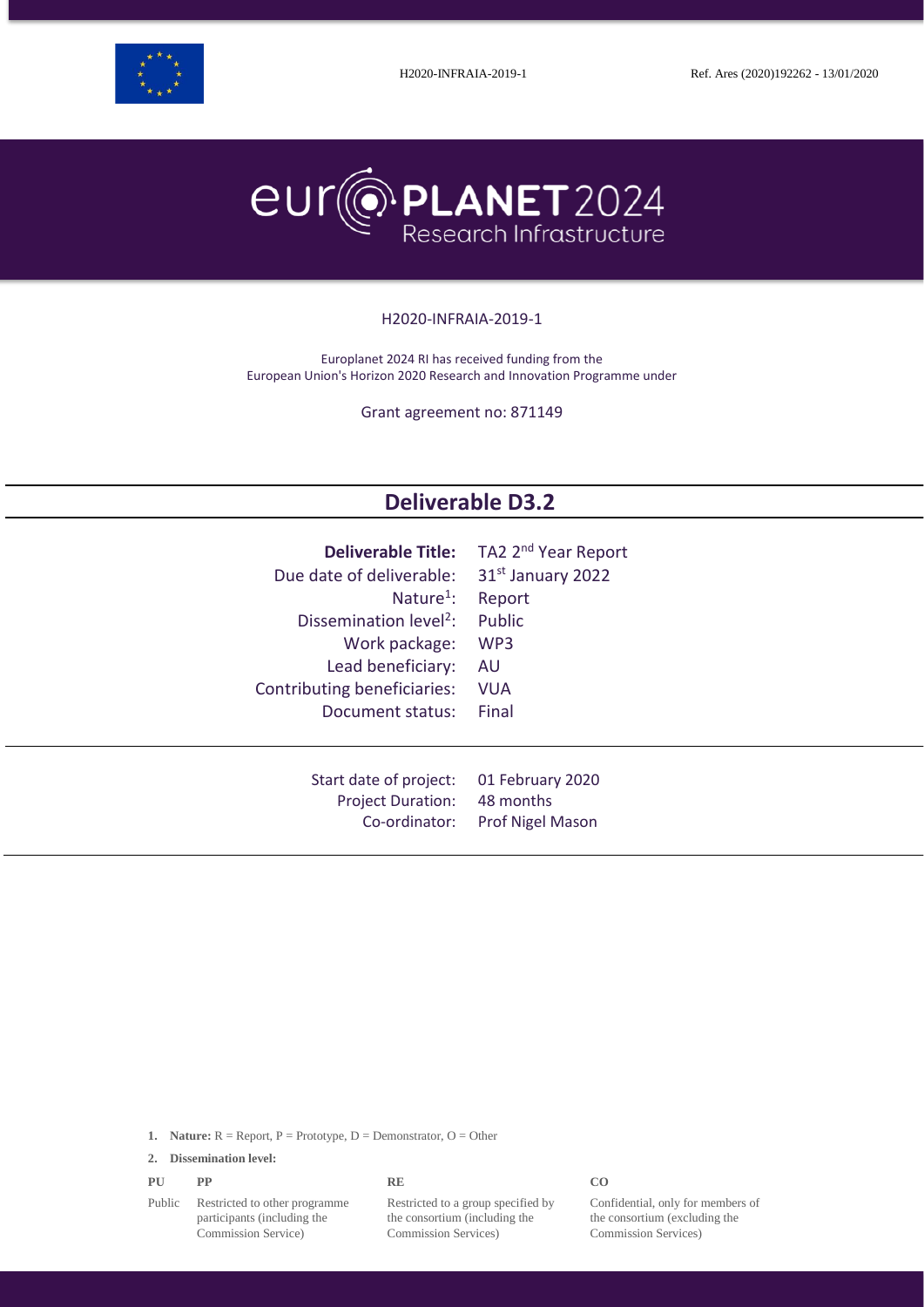

#### **Executive Summary / Abstract:**

The Planetary Science and broader scientific community demonstrated they were and remain highly motivated to undertake research at the TA laboratory facilities offered by Europlanet. All facilities bar one received applications and after peer review, funds were allocated to visits to all the TA2 labs bar one. The COVID pandemic initially curtailed travel and in many cases the number of people allowed to enter labs. In addition, travel restrictions limited travel. The number of visits completed is therefore lower than planned. Extensive work was undertaken to set up virtual visits. The feedback is that these can be highly effective at generating data but are not as effective at teaching and in generating longer term working relationships. Due to the lack of a physical presence of the visitor(s) in the lab, the work requires additional resources and generally is conducted over a significantly longer period of time. This means that multiple virtual visits have been started (e.g. 5 at GGIF VUA) but not completed as the work is carried out along with on-going work. A total of 16 visits have been completed with others part way through. New lab facilities were added to TA2, two high resolution microscopes with capabilities to study organic material, KBSI, South Korea.

The TA management recognised the requirement for access to TA facilities particularly by early-stage researchers (ESR) on fixed term contracts. A Fast Track TA Call was set up to allow ESR access to many of the TA facilities. Twenty-four applications were made in the Fast Track call TA2 facilities. Peer review of the proposals was completed in January 2022 and results of the Call will be published in February 2022. The period of time allocated for completion of TA visits awarded in Call 1 & 2. The period of time allocated for completion of TA visits awarded in Call 1 & 2 has been extended until the end of 2022.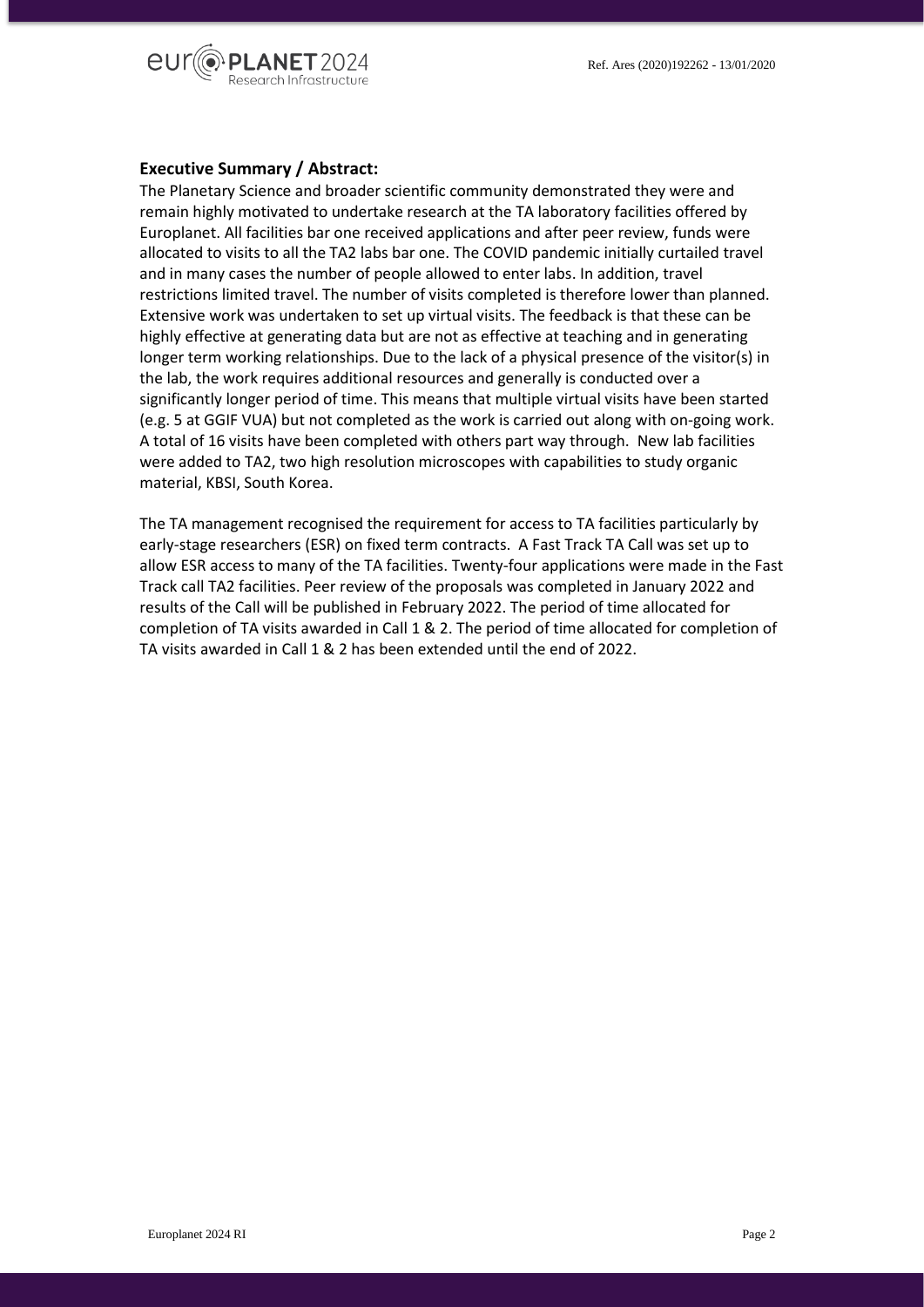

# **Table of Contents**

| 3 Follow-up of recommendations & comments from previous review(s)  6 |  |  |
|----------------------------------------------------------------------|--|--|
|                                                                      |  |  |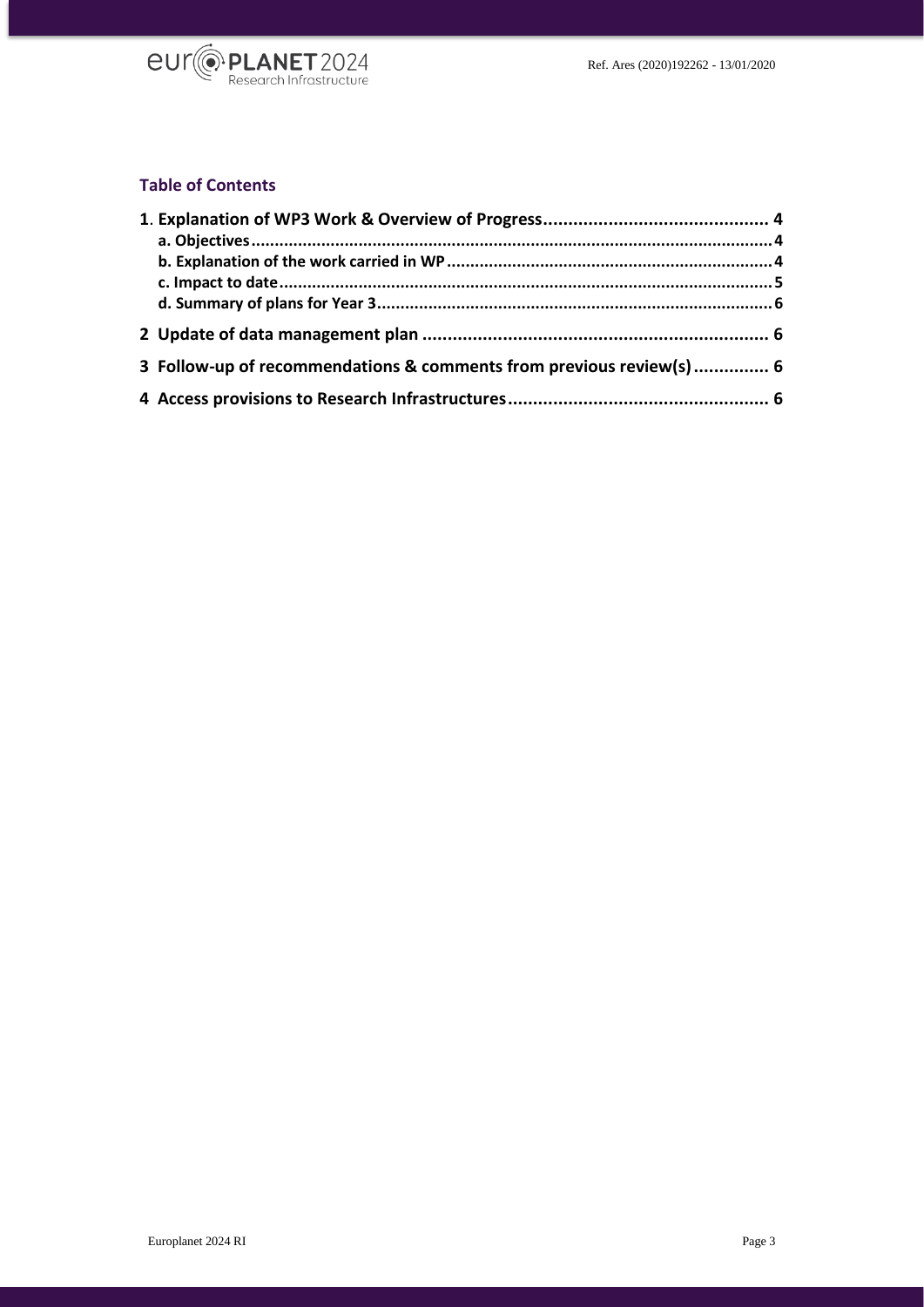

# <span id="page-3-0"></span>**1 Explanation of WP3 Work & Overview of Progress**

#### <span id="page-3-1"></span>**a. Objectives**

**Objective 3: to provide access to well-characterised terrestrial field sites and a unique set of laboratory facilities capable of simulating the wide range of environments encountered on planetary bodies.**

# <span id="page-3-2"></span>**b. Explanation of the work carried in WP**

# **Task 3.1 – Management (VUA, UNIKENT, CNRS, AU, DLR, NHM, OU)**

Task 3.1 has coordinated the provision of access to simulation and analytical laboratory facilities during Year 2 Management of the TA2 programme, along with TA1, is overseen by the Transnational Access Sub-Committee [\(TASC\)](https://www.europlanet-society.org/europlanet-2024-ri/europlanet-2024-ri-committees/#TASC). For details of management implementation activities, see Task 2.1.

Work carried out in collaboration with NA1 in Year 1 of the project has scoped out a reciprocal agreement between Europlanet 2024 RI and the Korean Basic Science Institute (KBSI), which will allow European researchers access to 11 facilities in Korea and Korean researchers to access Europlanet 2024 RI facilities from Call 2 onwards.

| European TA2 Distributed Planetary Laboratory<br><b>Facilities</b> | Korea Basic Science Institute (KBSI)<br><b>Facilities</b> |
|--------------------------------------------------------------------|-----------------------------------------------------------|
| 1. Geology and Geochemistry radiogenic and non-                    | <b>High Precision Isotope Geochemistry /</b>              |
| traditional stable Isotope Facility (GGIF), VUA, NL                | <b>Cosmochemistry and Geochronology</b>                   |
|                                                                    | Lab                                                       |
| 2. High-Pressure, High-Temperature Laboratory, VUA,                | 26. Sensitive High Resolution Ion                         |
| NL.                                                                | MicroProbe / SHRIMP-IIe / MC                              |
| 3. Petrology-Mineralogy Characterisation Facility                  | 27. Isotope microscope with SCAPS                         |
| (PMCF), NHM, UK                                                    | imaging detector                                          |
| 4. Planetary Environment Facilities (PEF), AU,                     | 28 Laser Ablation-Multi Collector-                        |
| Denmark.                                                           | <b>Inductively Coupled Plasma Mass</b>                    |
|                                                                    | Spectrometer                                              |
| 5. Planetary Spectroscopy Laboratory (PSL), DLR,                   | 29. Nano Secondary Ion Mass                               |
| Germany                                                            | Spectrometer                                              |
| 6. Planetary Simulation Laboratory (PASLAB), DLR,                  | 30. Thermal Ionization Mass                               |
| Germany                                                            | Spectrometer                                              |
| 7. University of Kent Light Gas Gun Laboratory, UK                 | 31. Multi-collector Static Vacuum Mass                    |
|                                                                    | Spectrometer                                              |
| 8. Cold Surfaces spectroscopy (CSS), IPAG, France                  | 32. Automated Optically Stimulated                        |
|                                                                    | Luminescence system                                       |
|                                                                    |                                                           |
| 9. Ion probe facility (IPF), CRPG, France                          | <b>High Resolution TEM Laboratory</b>                     |
| 10. Stable Rare Gas and Radiogenic Isotope Facility                | 33. High Voltage Electron Microscope                      |
| (SGRIF), CRPG, France                                              |                                                           |
| 11. Atomki Ice Chamber for                                         | 34. Atomic-level STEM and EDX/EELS                        |
| <b>Astrophysics/Astrochemistry (ICA)</b> , Hungary                 | analysis                                                  |
| 12. Atomki ECRIS Laboratory, Hungary                               | 35. Ultra-Corrected-Energy-Filtered TEM                   |
| 13. Electron induced fluorescence laboratory (EIFL),               | 36. Double Cs & monochromated TEM                         |
| Comenius University, Slovakia                                      |                                                           |

*Table 1: TA2 Distributed Planetary Laboratory Facilities (DPLF)*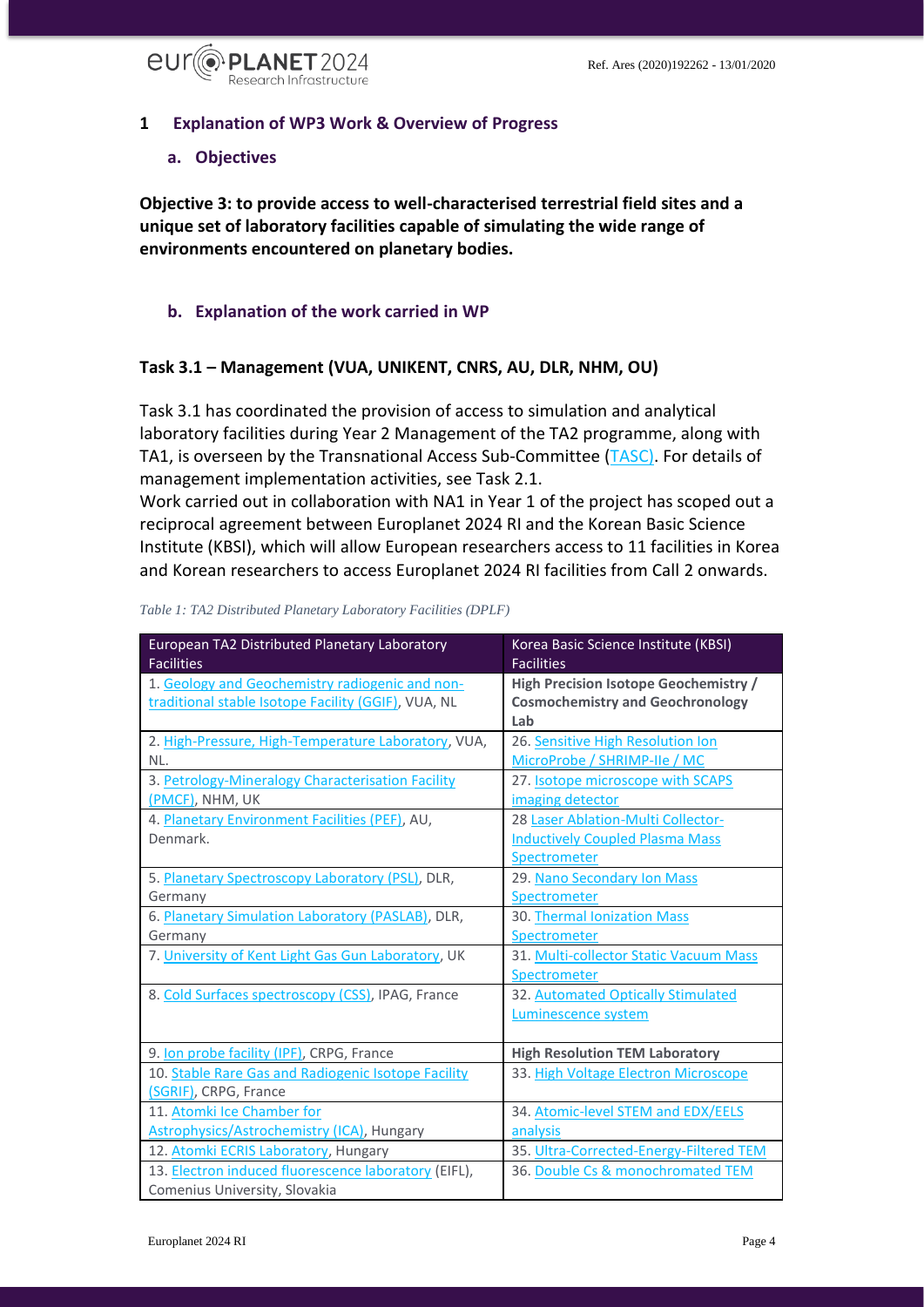

| 14. ETH Zürich Geo- and Cosmochemistry Isotope          |  |
|---------------------------------------------------------|--|
| <b>Facility</b> , Switzerland                           |  |
| 15. ETH Zürich Geo- and Cosmochemistry Noble Gas        |  |
| Laboratory, Switzerland                                 |  |
| 16. <b>Isotoptech Carbon-14 dating accelerator mass</b> |  |
| spectrometry laboratory, Hungary                        |  |
| 17. Isotoptech Stable/Clumped Isotopes Laboratory       |  |
| (ISIL), Hungary                                         |  |
| 18. Isotoptech Noble Gas Isotope facility (INGIL),      |  |
| <b>Hungary</b>                                          |  |
| 19. Center for Microbial Life Detection, MUG, Austria   |  |
| 20. Mars Chamber Facility, OU, UK                       |  |
| 21. NanoSIMS 50L (NSIMS), OU, UK                        |  |
| 22. Laser Fluorination System, OU, UK                   |  |
| 23. Flow-Through Simulation Chambers, OU, UK            |  |
| 25. Stirling / Swedish Planetary Ices Laboratory, SLTU, |  |
| Sweden                                                  |  |

# **Task 3.2 Provision of Access to DPLF (VUA, UNIKENT, CNRS, AU, DLR, NHM, ATOMKI, COMENIUS, ETH-Zurich, ISOTOPTECH ZRT, MUG, OU, LTU)**

A strategic collaboration was established with Korea Basic Science Institute (KBSI) to add a further 11 facilities to TA 2, and these were offered in Call 2.The second TA call offered access to all 24 European TA2 facilities and 11 Korean facilities. The call was opened on 10<sup>th</sup> November 2020 and closed on 6<sup>th</sup> January 2021. The peer review of applications by experts independent from the Europlanet 2024 RI project was managed by the ESF. The peer review and normalisation of the evaluations of the sub-panels was completed on 19<sup>th</sup> June 2020, discussed and approved by the PMC and published on 19<sup>th</sup> April 2021.

There were 75 applications for TA2 facilities in TA Call 2, of which 59 were funded (see [Deliverable 1.6](https://www.europlanet-society.org/wp-content/uploads/2021/10/D1.6_2nd-Evaluated-proposals-and-approved-access-to-TA-Facilities.pdf) for a list of successful applications). Covid-19 has also had a huge impact on the implementation of TA2 visits. Numerous visits were planned for 2020 but were postponed. A protocol for remote access was established and nine fully virtual TA visits were completed during Year 2, as well as one hybrid virtual/inperson visit and five in-person visits. The implementation period of TA visits approved under Calls 1 and 2 has been extended to the end of 2022.

#### <span id="page-4-0"></span>**c. Impact to date**

Covid-19 has caused significant delays in Year 2 to the expected impacts for the TAs. Extensive discussions and planning have been conducted to develop remote access procedures to the TA2 facilities and several remote visits have now taken place. Remote access remains challenging for TA1 but the six field visits were undertaken in Year 2. A major development in respect of TA access has been the addition of 11 new TA2 facilities at KBSI to be included in TA Call 2, and addition of TA1 field sites in Argentina and China.

The visitors who have conducted TA visits to date have all committed to make presentations of their results at EPSC and also have plans for journal articles as well as conference papers and wider outreach/dissemination based on their visits.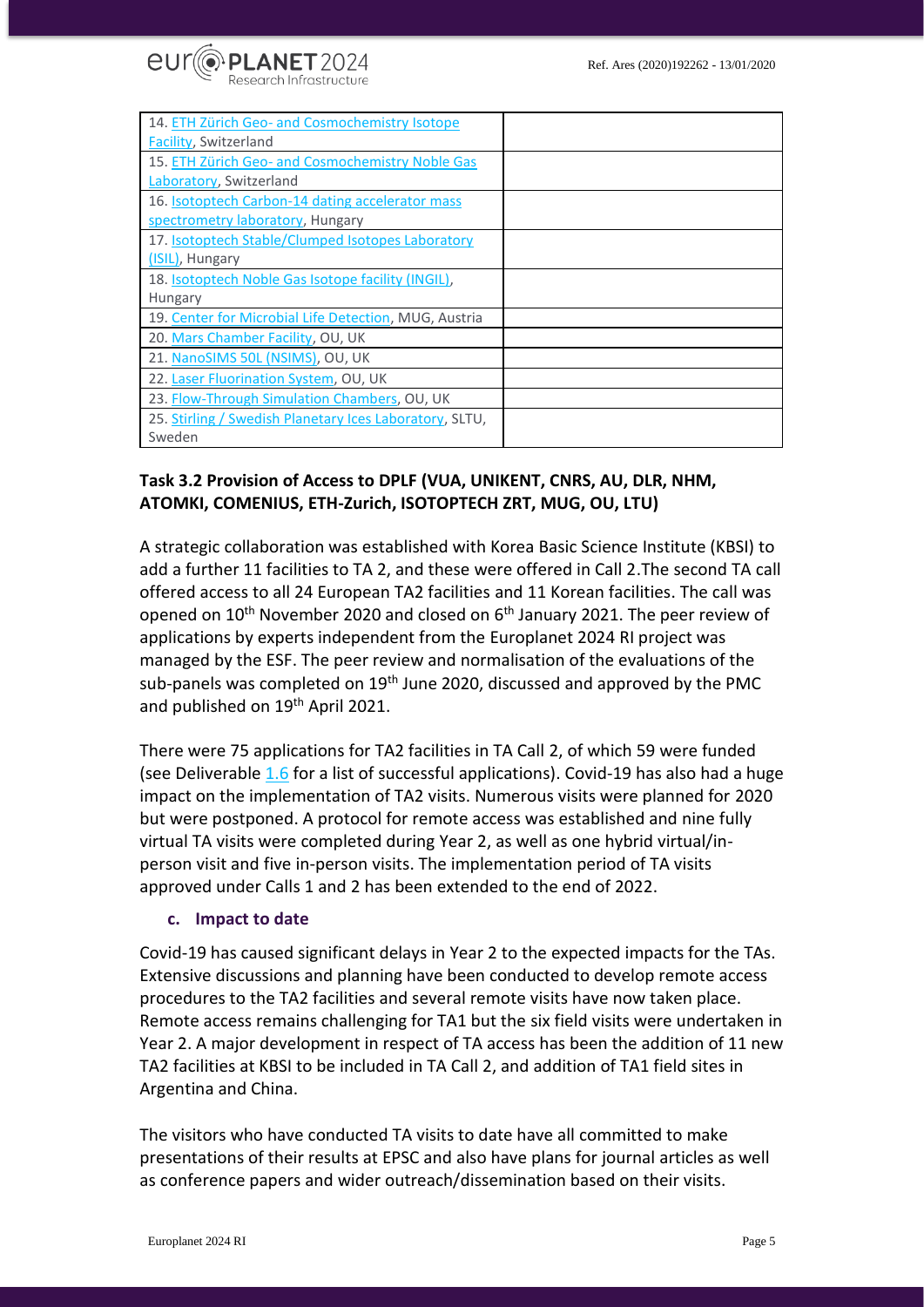

In addition to publications from the Europlanet 2020 (and even 2012) RI that continue to come out, there have been multiple communications in popular media (e.g. interviews on television, radio and in national newspapers, particularly in the UK and the Netherlands). There have also been research collaborations that originated in TA visits, including participation in an interdisciplinary bid focused on art conservation (Davies), a UK Space Agency funded fellowship for a visitor to PMCF (bid supported by PMCF), and multiple co-authored papers between an NHM scientist and two-time visitor (Mohr-Westheide).

# <span id="page-5-0"></span>**d. Summary of plans for Year 3**

The outcome of the Fast Track TA call is due in February 2022. The peer review process was completed in January 2022 and a ranking list produced. Funding will be determined in February after consultation with the TA facilities to establish the number of visits that they are able to host and a check that sufficient finances are available. Some facilities received more successful applications than they are scheduled to host.

A review will be undertaken at Easter of the outcome of the Fast Track TA applications and progress on the implementation of TA visits of Call 1 & 2. At that stage a decision will be taken as to if a second Fast Track call is viable/required in the late spring. The current plan is to launch a full TA call immediately after EPSC (October 2022), by which time it is expected that all labs and field sites will have reduced the backlog of funded TA visits.

We specifically note the need to widen participation and will follow up on the successful workshop held in 2021 where advice was given on how to prepare and submit successful TA proposals. Based on the current Covid situation, this is most likely to be a virtual meeting.

# <span id="page-5-1"></span>**2 Update of data management plan**

An update of the Data Management Plan is due at the end of March 2022.

# <span id="page-5-2"></span>**3 Follow-up of recommendations & comments from previous review(s)**

Widening participation for URS was the main comment that came back from the Interim review. As noted above, a workshop was conducted in 2021 and follow up work is planned.

#### <span id="page-5-3"></span>**4 Access provisions to Research Infrastructures**

#### **Sixteen TA2 visits:**

**1. TA project 20-EPN2-009: High-precision oxygen isotope composition of Martian meteorites and their components – insights into the accretion history of Mars. [TA2.22 Laser Fluorination System, Open University Isotopes Facilities \(UK\).](https://www.europlanet-society.org/europlanet-2024-ri/ta2-dplf/ta2-facility-22-open-university-laser-fluorination-oxygen-isotope-facility/) 17 May – 11 June 2021 (virtual Part 1/2).** Siw Egdalen, University of Copenhagen (Denmark) analysed the  $\Delta^{17}$ O composition of meteorites that represent ancient (>4.5 Ga)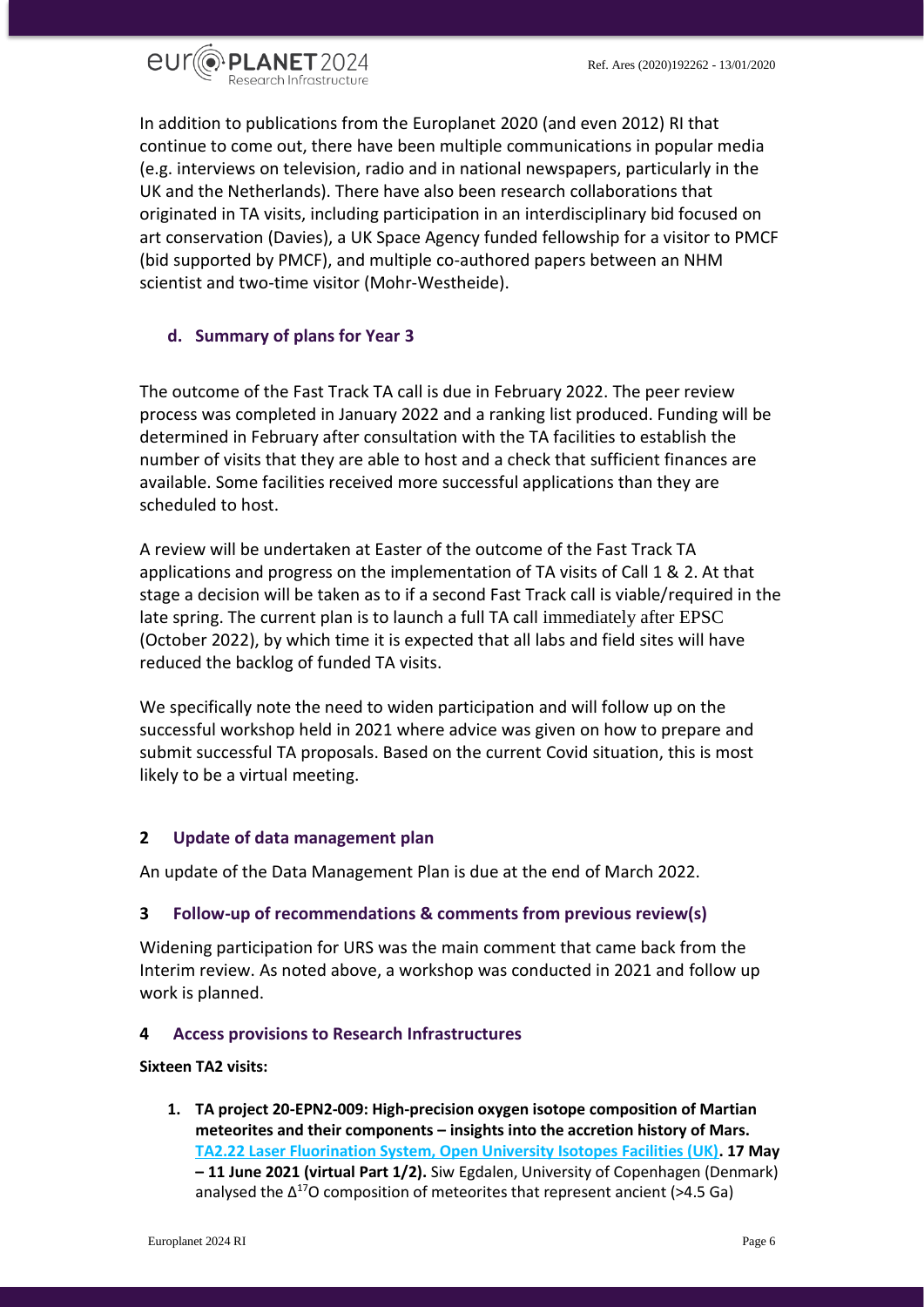eurlopLanet2024 Research Infrastructure

> lithified portions of the surface Martian regolith. The outcome of this project may have major implications for understanding the accretion history of Mars and its kinship to other bodies in the Solar System. The second part of this virtual visit will take place in RP2.

- **2. TA project 20-EPN-078: Abrasion test to understand aeolian grain surface evolution on Mars versus Earth – suggestions for ExoMars rover mission. [TA2.4 AU](https://www.europlanet-society.org/europlanet-2024-ri/ta2-dplf/ta2-facility-4-au-planetary-environment-facility/)  [Planetary Environment Facilities \(Denmark\).](https://www.europlanet-society.org/europlanet-2024-ri/ta2-dplf/ta2-facility-4-au-planetary-environment-facility/) 30 July – 5 August 2021 (virtual).** Zsuzsanna Kapui, ELTE (Hungary), carried out an experiment that circulated and abraded particles inside the wind-tunnel under both Earth- and Mars-base pressures. Tests were made with quartz and basalt relevant olivine and the results will help to improve understanding the similarities and differences between sand abrasion on Earth and Mars, as well as between quartz and olivine or even basaltic grains too.
- **3. TA project 20-EPN-005: Cosmic-ray-induced chemistry in pure ices. [TA2.11 Atomki](https://www.europlanet-society.org/europlanet-2024-ri/ta2-dplf/ta2-facility-11-atomki-ice-chamber-for-astrophysics-astrochemistry-ica/)  [Ice Chamber for Astrophysics / Astrochemistry \(ICA\)](https://www.europlanet-society.org/europlanet-2024-ri/ta2-dplf/ta2-facility-11-atomki-ice-chamber-for-astrophysics-astrochemistry-ica/) (Hungary)**. **23 February – 5 July 2021 (virtual).** Alexei Ivlev, Max Planck Institute for Extraterrestrial Physics (Germany), conducted a virtual visit to study generic effects induced in pure astrophysical ice analogues due to their bombardment by cosmic rays with energies in the vicinity of the maximum of electronic stopping power[. Read more.](https://www.europlanet-society.org/20-epn-005-cosmic-ray-induced-chemistry-in-pure-ices/)
- **4. 20-EPN-032: Radioresistance of aromatic complex organic molecules: nucleobases. [TA2.11 Atomki Ice Chamber for Astrophysics / Astrochemistry \(ICA\)](https://www.europlanet-society.org/europlanet-2024-ri/ta2-dplf/ta2-facility-11-atomki-ice-chamber-for-astrophysics-astrochemistry-ica/) (Hungary). 17 May – 02 July 2021 (virtual).** Hermann Rothard, CIMAP/CNRS (France) studied the radiolysis and radio-resistance of the purine nucleobase (Adenine, two aromatic rings) in solid phase as a function of temperature (20-300 K) with H (0.8 MeV) and He (3.2 MeV) beams at ATOMKI. This first systematic study of the influence of the temperature revealed that Adenine is significantly (of the order of 50%) more radioresistant at high temperatures. At low temperatures T < 50K, Adenine is more radiosensitive (higher cross sections)[. Read more.](https://www.europlanet-society.org/20-epn-032-radioresistance-of-aromatic-complex-organic-molecules/)
- **5. TA project 20-EPN2-012: Discovering the origin of dissolved gases in CO2-rich mineral groundwaters from Aquae Spadanae. [TA2.10 Stable, Rare Gas and](https://www.europlanet-society.org/europlanet-2024-ri/ta2-dplf/ta2-facility-10-stable-rare-gas-and-radiogenic-isotope-facility-at-crpg/)  [Radiogenic Isotope Facility at CRPG \(France\).](https://www.europlanet-society.org/europlanet-2024-ri/ta2-dplf/ta2-facility-10-stable-rare-gas-and-radiogenic-isotope-facility-at-crpg/) 21 June – 02 July 2021 (in-person).** Agathe Defourny, University of Liège (Belgium) aimed to better assess the origin of dissolved CO<sub>2</sub> found in naturally sparkling groundwater springs from the east of Belgium. The results showed with a high confidence level that the gases dissolved in the naturally sparkling spring from eastern Belgium come from the degassing of the Eifel mantellic plume, at a distance of about 100 km. [Read more.](https://www.europlanet-society.org/20-epn2-012-discovering-the-origin-of-dissolved-gases-in-co2-rich-mineral-groundwaters-from-aquae-spadanae/)
- **6. TA project 20-EPN-014: Constraining CO<sup>2</sup> uptake and release through chemical weathering pathways in a young, active orogen. [TA2.10 Stable, Rare Gas and](https://www.europlanet-society.org/europlanet-2024-ri/ta2-dplf/ta2-facility-10-stable-rare-gas-and-radiogenic-isotope-facility-at-crpg/)  [Radiogenic Isotope Facility at CRPG \(France\).](https://www.europlanet-society.org/europlanet-2024-ri/ta2-dplf/ta2-facility-10-stable-rare-gas-and-radiogenic-isotope-facility-at-crpg/) 14-21 June 2021 (in-person).** Erica Erlanger, GFZ Potsdam (Germany) carried out a study to calculate the overall carbon budget for the Central Apennines, a young, active orogen (deformed belt of rock), and to understand the mechanisms for the release and drawdown of  $CO<sub>2</sub>$  in this landscape. Young, active orogens often retain an intact sedimentary cover that is composed of marine sequences, which can host large volumes of carbonate and sulfuric acid-producing minerals, such as pyrite. Unlike silicate weathering, which is responsible for CO<sub>2</sub> drawdown over geologic timescales, sulfuric acid weathering of carbonates has the potential to release  $CO<sub>2</sub>$  into the atmosphere that was previously trapped in rock[. Read more.](https://www.europlanet-society.org/20-epn-014-constraining-co2-uptake-and-release-through-chemical-weathering-pathways-in-a-young-active-orogen/)
- **7. TA project 20-EPN-050: 26-Aluminium-26-Magnesium systematics of chondrules and clasts in unequilibrated ordinary chondrites. [TA2.9 IPF \(Ion Probe Facility\) at](https://www.europlanet-society.org/europlanet-2024-ri/ta2-dplf/ta2-facility-9-ion-probe-facility-at-crpg/)  [CRPG \(France\).](https://www.europlanet-society.org/europlanet-2024-ri/ta2-dplf/ta2-facility-9-ion-probe-facility-at-crpg/) 07-11 June 2021 (in-person).** Audrey Bouvier, University Bayreuth (Germany), studied 26Al-26Mg ratios in chondrules (round grains) and inclusions in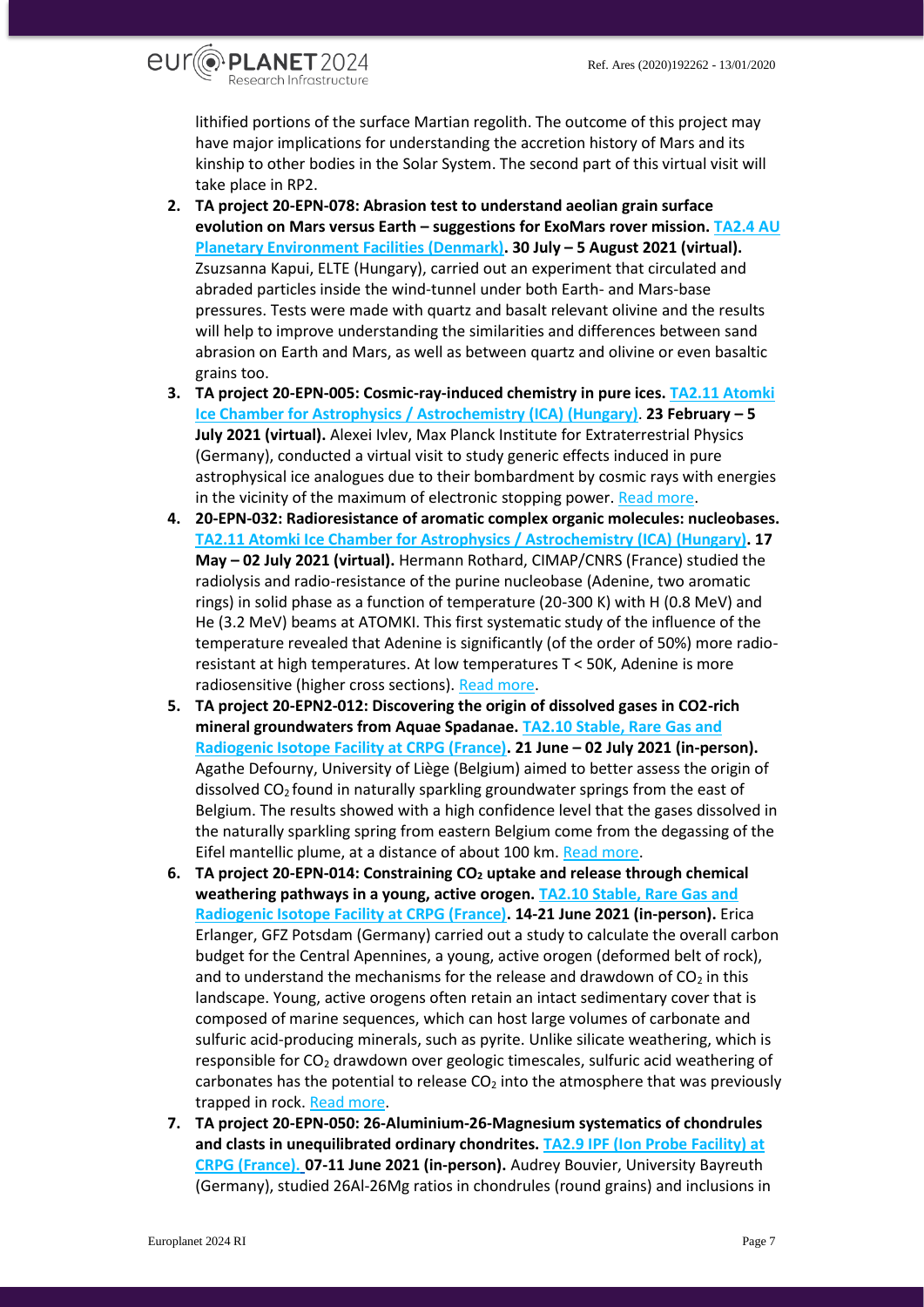

six chondritic meteorites to evaluate two hypotheses for the timescale of formation of these features. [Read more.](https://www.europlanet-society.org/20-epn-050-26-aluminium-26-magnesium-systematics-of-chondrules-and-clasts-in-unequilibriated-ordinary-chondrites/)

- **8. TA project 20-EPN2-088: High spectral resolution / low-temperature IR study of carbonates. [TA2.8 CSS \(Cold Surfaces Spectroscopy\) at IPAG \(France\).](https://www.europlanet-society.org/europlanet-2024-ri/ta2-dplf/ta2-facility-8-cold-surfaces-spectroscopy-at-ipag/) 11 May - 04 June 2021 (virtual).** Simone De Angelis and Cristian Carli, IAPS-INAF (Italy), acquired reflectance spectra of anhydrous carbonates in the infrared range (3.2-4.6 μm), at high spectral sampling/resolution and at different cryogenic temperatures in the range 60-270K. The analysed materials were calcite, dolomite, siderite, natrite, malachite and magnesite; all the minerals were prepared and measured at fine powders, d<50 μm. These measurements provide new spectral data in the IR that will be useful in the interpretation of remote-sensing spectroscopic observations of Solar System rocky bodies such as Mars, Jovian satellites and minor bodies by current and future missions (Mars 2020, ExoMars-2022, JUICE, Europa Clipper, OSIRIS-REx). [Read more.](https://www.europlanet-society.org/20-epn2-088-high-spectral-resolution-low-temperature-ir-study-of-carbonates/)
- **9. TA project 20-EPN-029: VIS-NIR reflectance analysis of analogue mixture representative of young Haulani crater on Ceres. [TA2.8 CSS \(Cold Surfaces](https://www.europlanet-society.org/europlanet-2024-ri/ta2-dplf/ta2-facility-8-cold-surfaces-spectroscopy-at-ipag/)  [Spectroscopy\) at IPAG \(France\).](https://www.europlanet-society.org/europlanet-2024-ri/ta2-dplf/ta2-facility-8-cold-surfaces-spectroscopy-at-ipag/) 15-26 March 2021 (virtual).** Fabrizio Dirri and Anna Galiano of IAPS-INAF (Italy) studied bright areas of Haulani crater (e.g. Southern floor, i.e. ROI3 and North-east crater wall, i.e. ROI4) on Ceres by arranging different analogue mixtures and comparing them with Dawn VIR data. [Read more.](https://www.europlanet-society.org/20-epn-029-vis-nir-reflectance-analysis-of-analogue-mixture-representative-of-young-haulani-crater-on-ceres-to-assess-the-mineralogical-composition-of-bright-areas/)
- **10. TA project 20-EPN-043: A Systematic Study of Sulfur Ion Radiolysis of Simple Oxide Ices. [TA2.11 Atomki Ice Chamber for Astrophysics / Astrochemistry \(ICA\)](https://www.europlanet-society.org/europlanet-2024-ri/ta2-dplf/ta2-facility-11-atomki-ice-chamber-for-astrophysics-astrochemistry-ica/) [\(Hungary\)](https://www.europlanet-society.org/europlanet-2024-ri/ta2-dplf/ta2-facility-11-atomki-ice-chamber-for-astrophysics-astrochemistry-ica/)**. **30 November – 4 December 2020, 25-29 January 2021 (Virtual/In-**Person). Zuzana Kanuchova, Astronomical Institute of Slovak Academy of Sciences (Slovakia), and Duncan V. Mifsud, University of Kent (UK), implanted 290 keV S+ ions in a variety of simple oxide ices, including CO,  $CO<sub>2</sub>$ , H<sub>2</sub>O, N<sub>2</sub>O, O<sub>2</sub>, and CO:N<sub>2</sub>O at 20 K, as well as  $CO<sub>2</sub>$  and H<sub>2</sub>O at 70 K. The project's aim was to determine whether such implantations could result in the formation of sulfur-bearing product molecules, particularly SO<sub>2</sub> which has been detected at the surfaces of several icy Solar System moons. Mifsud was physically present at the facility and Kanuchova took part virtually. Initial findings were presented at the TA application workshop and covered on the website and through social media (see NA1 report). The results of the project are being submitted for publication and presented a[t EPSC2021.](https://meetingorganizer.copernicus.org/EPSC2021/EPSC2021-247.html) [Read more.](https://www.europlanet-society.org/20-epn-043-a-systematic-study-of-sulfur-ion-radiolysis-of-simple-oxide-ices/)
- **11. TA project 20-EPN-016: Formation and fate of methyl formate isomers in space. [TA2.11 Atomki Ice Chamber for Astrophysics / Astrochemistry \(ICA\) \(Hungary\).](https://www.europlanet-society.org/europlanet-2024-ri/ta2-dplf/ta2-facility-11-atomki-ice-chamber-for-astrophysics-astrochemistry-ica/) 12- 26 October 2020 (virtual).** Sergio Ioppolo and Alejandra Traspas Muina of Queen Mary University of London carried out an investigation of a large set of cosmic rayinduced surface formation and destruction routes for all the  $C_2H_4O_2$  isomers to disentangle their chemical link in space and their observed distribution around star forming regions. The results will ultimately help understanding the presence of such species in comets in the Solar System. The dataset generated by the proposed research programme will be made public to support the ALMA, JWST and JUICE astronomy modelling and observational communities to interpret and guide observational data. [Read more.](https://www.europlanet-society.org/20-epn-016-formation-and-fate-of-methyl-formate-isomers-in-space/)
- **12. TA project 20-EPN-042: Reflectance spectroscopy of ammonium-bearing minerals: a tool to improve the knowledge of the surface of icy planetary bodies. [TA2.8 CSS](https://www.europlanet-society.org/europlanet-2024-ri/ta2-dplf/ta2-facility-8-cold-surfaces-spectroscopy-at-ipag/)  [\(Cold Surfaces Spectroscopy\) at IPAG \(France\).](https://www.europlanet-society.org/europlanet-2024-ri/ta2-dplf/ta2-facility-8-cold-surfaces-spectroscopy-at-ipag/) 9-27 November 2020 (virtual).** Maximiliano Fastelli, University of Perugia, collected reflectance VIS-NIR spectra at 10 different temperature steps. The collected data will help on the interpretation of VIR remote spectra from Europa, Pluto's moons, Enceladus and other icy celestial bodies surface where NH<sup>4</sup> minerals have been supposed to occur. Moreover, the study of ammonium bearing minerals and their behaviour at very low temperature